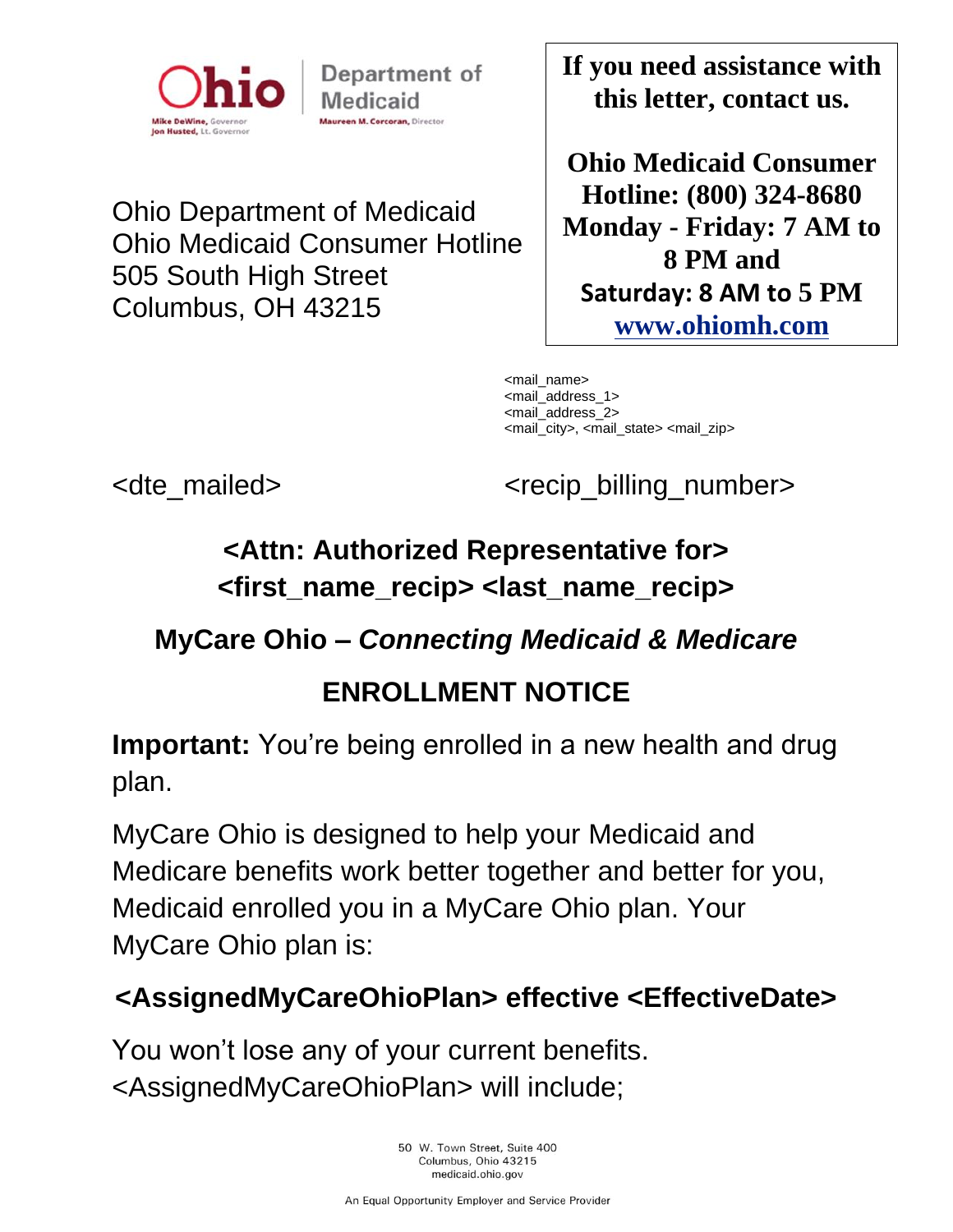- Your full Medicare benefits, including prescription drug coverage
- Your full Medicaid benefits
- New benefits and services that aren't available to you now, including; the convenience of only having to carry one insurance card, a 24-hour nurse advice line and care management to help you coordinate your medical care

<AssignedMyCareOhioPlan> will send you a new medical card to use. This new card will replace the cards you use now. For more information on your new plan and the benefits and services that will soon be available to you, call <ProviderServicesPhoneNumber> or visit <ProviderWebAddress>.

Enrollment in<AssignedMyCareOhioPlan> means that you can only see providers that are in the plan's network.

Expect to get a notice from your Medicare Part D prescription Drug Plan or Medicare Advantage organization saying that your coverage with them will be ending. You will continue to get your prescription drug benefits from your current plan until your new plan is effective.

## **Do I have other choices?**

**Yes.** You have other choices, including: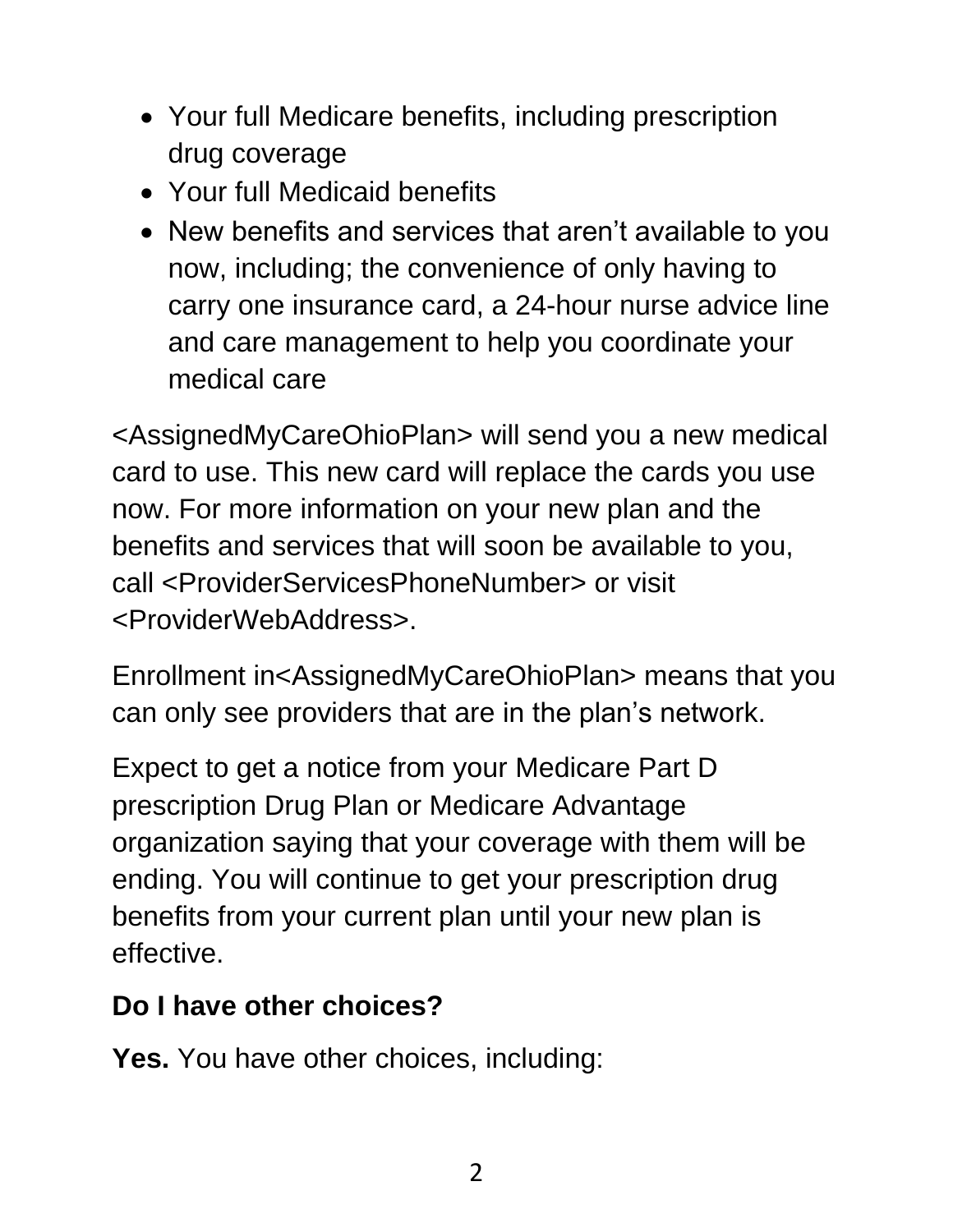- **Keep your assigned MyCare Ohio plan.** If you are satisfied with the MyCare Ohio plan Medicaid assigned to you to provide your Medicaid and Medicare benefits, you don't have to do anything.
- **Enroll in a different MyCare Ohio plan that would include your Medicaid and Medicare benefits.** The other MyCare Ohio plan(s) are like <AssignedHealthPlan> but may have a different network of health care providers, pharmacies, or include different supplemental benefits and incentives.

The MyCare Ohio plans in your area are:

<ProviderName> <ProviderWebAddress> <ProviderServicePhoneNumber>

<ProviderName> <ProviderWebAddress> <ProviderServicePhoneNumber>

• **Keep your current Medicare coverage or a similar option** Call the Medicaid Hotline and let them know you don't want MyCare to provide your Medicare benefits (you want to "opt out"). You can choose to have traditional Medicare or have a Medicare Advantage plan provide your medical benefits. Your MyCare Ohio plan will provide your Medicaid benefits. **Note:** You can leave your MyCare Ohio plan that provides

the Medicare portion of your coverage at any time and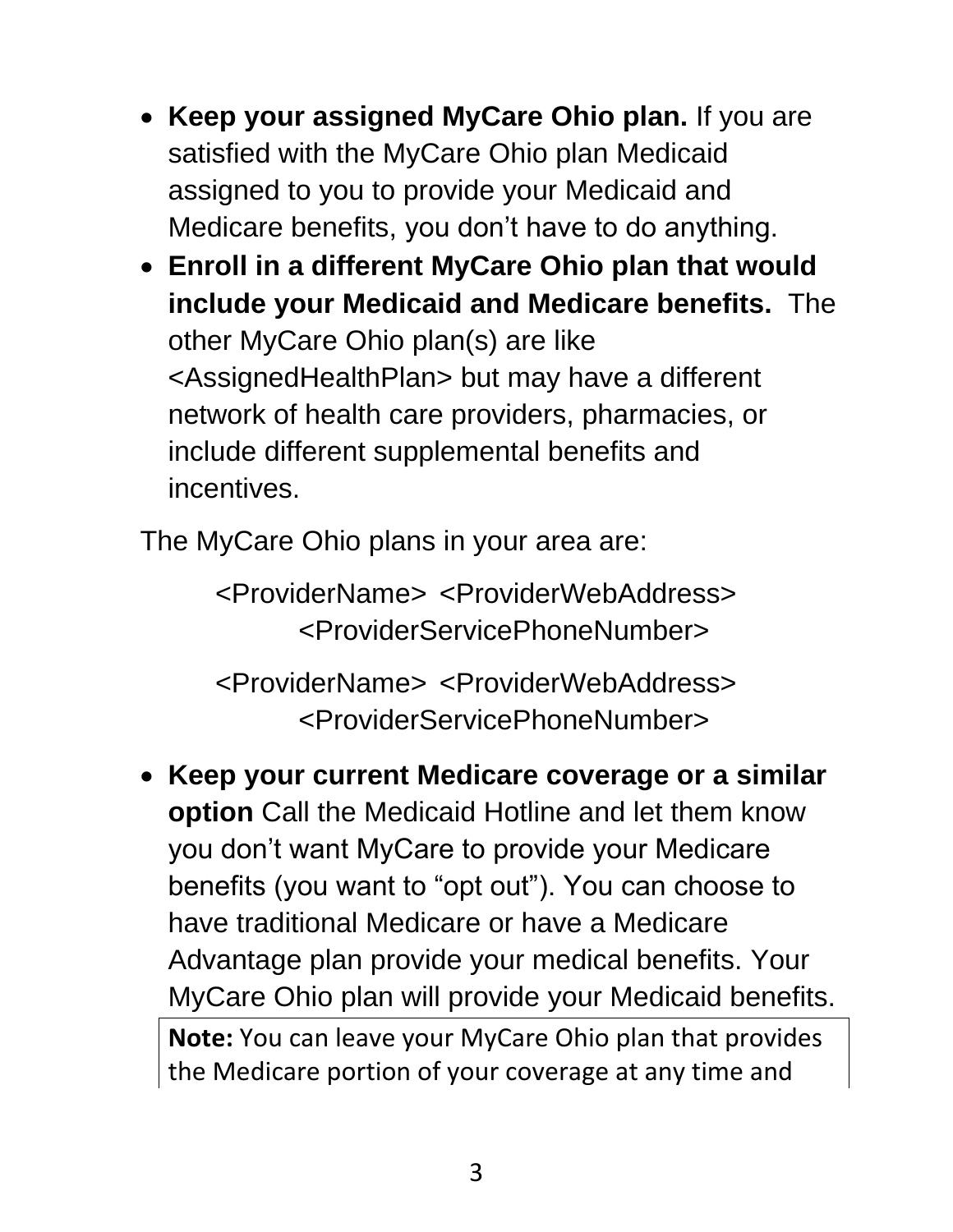choose another plan. But once you leave the MyCare Ohio plan, there are limits for when you can join or leave other types of Medicare plans. Call 1-800-Medicare for more information about your Medicare enrollment options.

• **You have the option not to enroll in a MyCare Ohio plan if you** are a member of a federally recognized Indian tribe.

The Medicaid Hotline can help you decide which options work best for you and help you identify which MyCare Ohio plan includes your doctor, pharmacy, or hospital in their network. If you do not wish to receive your Medicare benefits from MyCare Ohio, a choice counselor can help you disenroll or "opt-out" of the Medicare portion of MyCare; however, the MyCare Ohio plan will provide your Medicaid benefits.

# **What should I do now?**

**Before making any decisions about your health care coverage, review your choices carefully.** To talk about your choices, call the Medicaid Hotline at (800) 324-8680. Choice counselors are available Monday through Friday 7 a.m. to 8 p.m. and Saturdays 8 a.m. to 5 p.m. When you decide which option is best for you:

• **To enroll in <AssignedMyCareOhioPlan>,** you don't have to do anything.